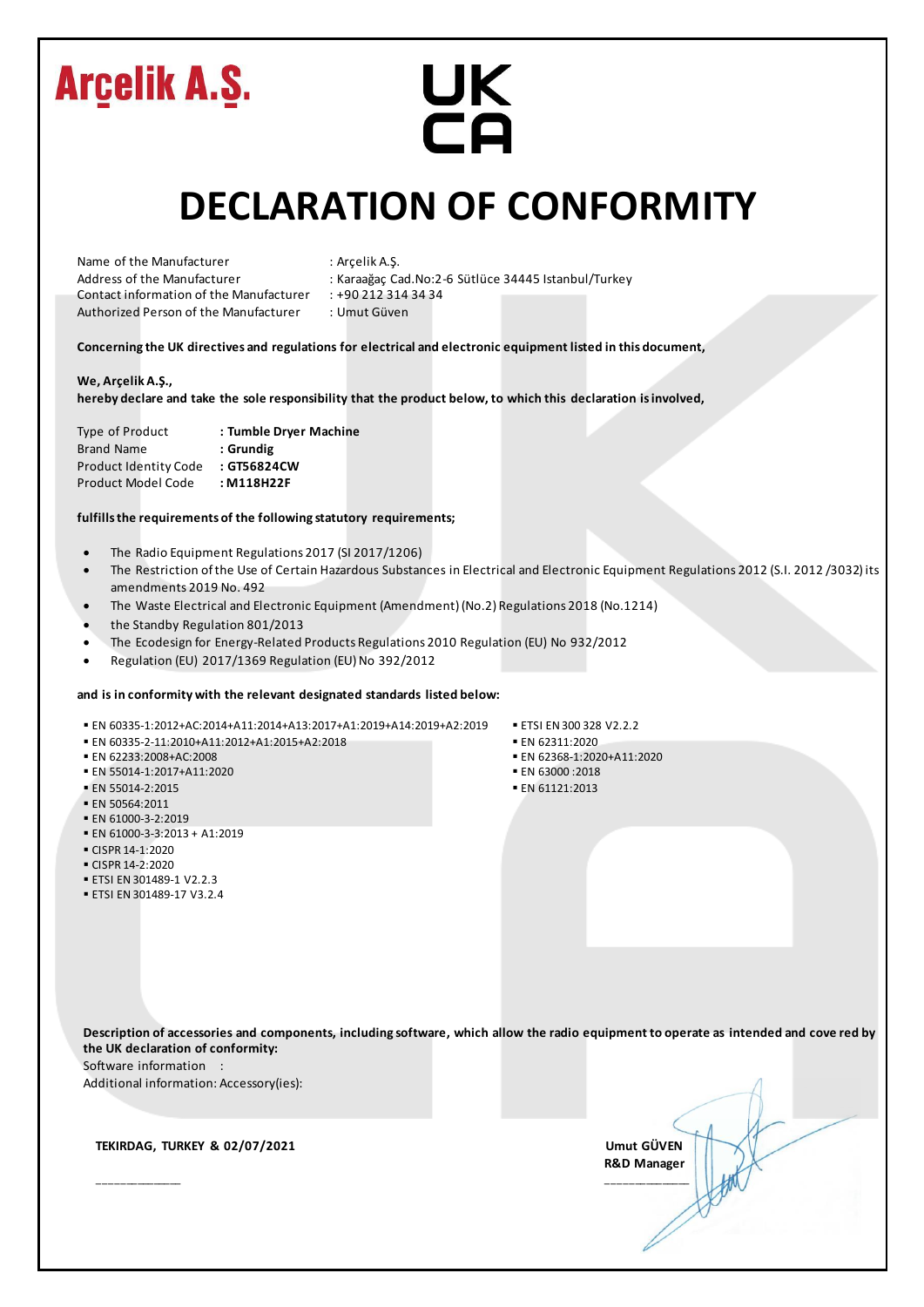| <b>Arcelik A.S.</b>                                                                                                                                                                                                                                                                                                                                                                                                                    | $\in \epsilon$                                        |                                                                                                                              |
|----------------------------------------------------------------------------------------------------------------------------------------------------------------------------------------------------------------------------------------------------------------------------------------------------------------------------------------------------------------------------------------------------------------------------------------|-------------------------------------------------------|------------------------------------------------------------------------------------------------------------------------------|
|                                                                                                                                                                                                                                                                                                                                                                                                                                        |                                                       | <b>DECLARATION OF CONFORMITY</b>                                                                                             |
| Radio equipment/ product/ model no/ brand name(product, type, batch or serial number)<br>1.<br>Product Model Code<br><b>Brand Name</b><br>: Grundig                                                                                                                                                                                                                                                                                    | : GT56824CW/M118H22F                                  |                                                                                                                              |
| Name and address of the manufacturer<br>2.<br>Name of the Manufacturer<br>Address of the Manufacturer<br>Contact information of the Manufacturer<br>Authorized Person of the Manufacturer                                                                                                                                                                                                                                              | : Arçelik A.Ş.<br>: +90 212 314 34 34<br>: Umut Güven | : Karaağaç Cad.No:2-6 Sütlüce 34445 Istanbul/Turkey                                                                          |
| We, Arcelik<br>hereby declare and take the sole responsibility that the product below,                                                                                                                                                                                                                                                                                                                                                 |                                                       | Concerning the European directives and regulations for electrical and electronic equipment listed in this document,          |
| Type of Product: Tumble Dryer Machine<br>з.                                                                                                                                                                                                                                                                                                                                                                                            |                                                       |                                                                                                                              |
| 4.<br>Radio Equipment Directive: 2014/53/EU<br>٠<br>RoHS Directive - 2011/65/EU and (EU)2015/863<br>$\bullet$<br>the WEEE Directive 2012/19/EU<br>$\bullet$<br>the Standby Regulation 801/2013<br>٠<br>ErP Directive 2009/125/EC - Regulation No 932/2012<br>$\bullet$<br>Energy Label Directive 2017/1369/EU - Regulation No 392/2012<br>$\bullet$<br>and is in conformity with the relevant harmonized standards listed below:<br>5. |                                                       | to which this declaration is involved, fulfills the requirements of the following EU directives and the related regulations; |
| EN 60335-1:2012+AC:2014+A11:2014+A13:2017+A1:2019+A14:2019+A2:2019<br>EN 60335-2-11:2010+A11:2012+A1:2015+A2:2018<br>■ EN 62233:2008+AC:2008<br>■ EN 55014-1:2017+A11:2020<br>■ EN 55014-2:2015<br>■ EN 50564:2011<br>EN 61000-3-2:2019<br>EN 61000-3-3:2013 + A1:2019<br>CISPR 14-1:2020<br>CISPR 14-2:2020<br>ETSI EN 301489-1 V2.2.3<br>ETSI EN 301489-17 V3.2.4                                                                    |                                                       | ■ ETSI EN 300 328 V2.2.2<br>■ EN 62311:2020<br>EN 62368-1:2020+A11:2020<br>■ EN 63000 :2018<br>■ EN 61121:2013               |
| 6.<br>Description of accessories and components, including software, which allow the radio equipment<br>7.<br>to operate as intended and covered by the EU declaration of conformity:                                                                                                                                                                                                                                                  |                                                       | The notified body  (name, address number)  performed  (description of intervention)  and issued the certificate(s):          |
| Software information<br>Additional information: Accessory(ies):                                                                                                                                                                                                                                                                                                                                                                        |                                                       |                                                                                                                              |
| <b>Additional information:</b><br>8.                                                                                                                                                                                                                                                                                                                                                                                                   |                                                       |                                                                                                                              |
| <b>TEKIRDAG, TURKEY &amp; 02/07/2021</b>                                                                                                                                                                                                                                                                                                                                                                                               |                                                       | Umut GÜVEN<br><b>R&amp;D Manager</b>                                                                                         |
|                                                                                                                                                                                                                                                                                                                                                                                                                                        |                                                       |                                                                                                                              |

| EIISILIVILV. PUL |  |  |  |  |  |
|------------------|--|--|--|--|--|
|                  |  |  |  |  |  |
|                  |  |  |  |  |  |

CONFIDENTIAL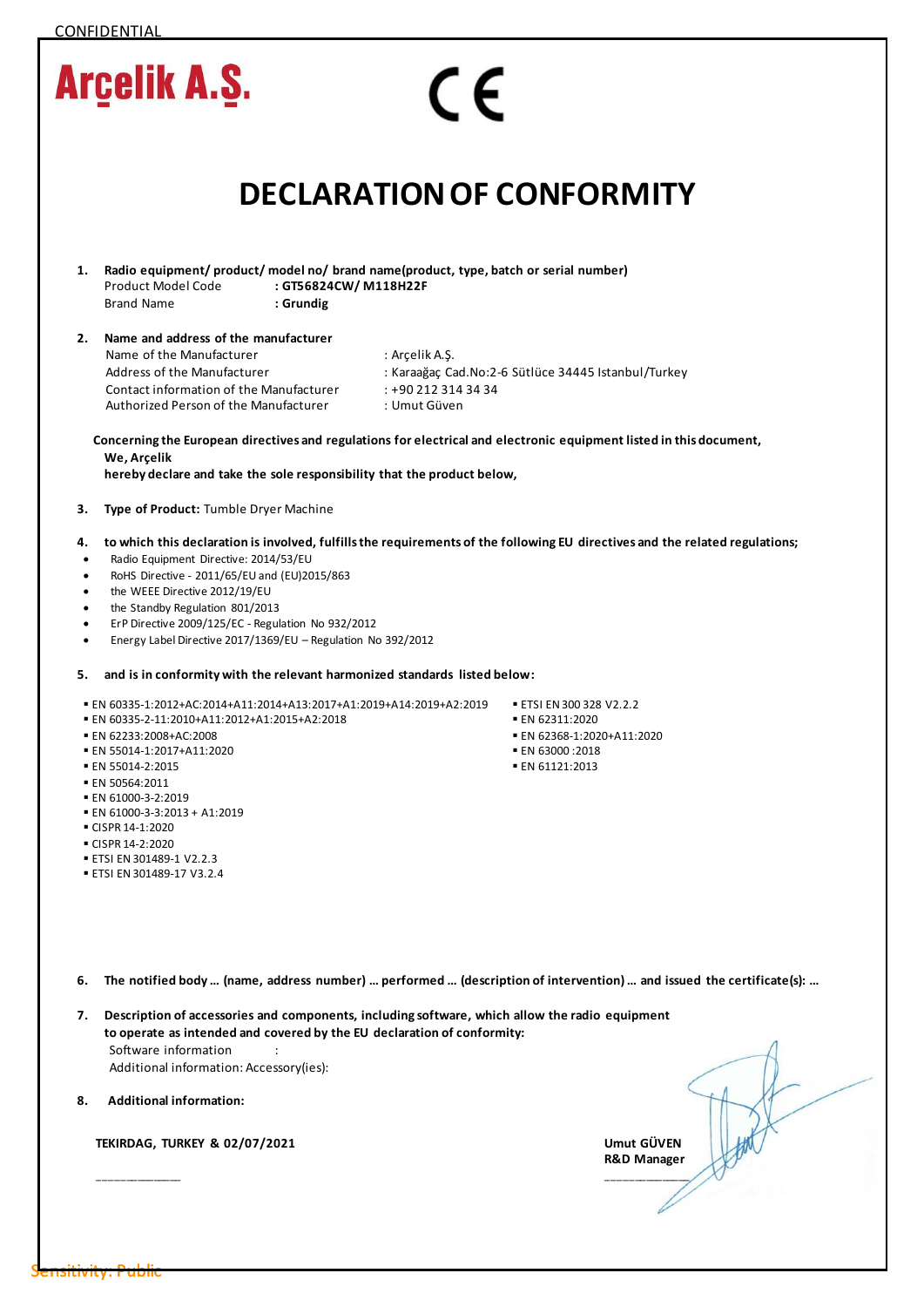| ΒG                                                 | <b>CS</b>                                            | ES                                                       | DA                                                    | DE                                                   | EТ                                                       |
|----------------------------------------------------|------------------------------------------------------|----------------------------------------------------------|-------------------------------------------------------|------------------------------------------------------|----------------------------------------------------------|
|                                                    |                                                      |                                                          |                                                       |                                                      | <b>ELI</b>                                               |
| ЕС ДЕКЛАРАЦИЯ ЗА<br>СЪОТВЕТСТВИЕ                   | EU PROHLÁŎENÍ O SHODČ<br>1. Rádiové zaňízení/        | ANEXO VI DECLARACIÓN<br><b>UE DE CONFORMIDAD</b>         | EU-<br>OVERENSSTEMMELSESER                            | EU-<br><b>KONFORMITÄTSERKLÄRU</b>                    | <b>VASTAVUSDEKLARATSIOO</b><br>N                         |
| 1. Радиосъоръжение/                                | produkt / číslo modelu /                             | 1. Equipo radioeléctrico/                                | <b>KLÆRING</b>                                        | <b>NG</b>                                            | 1.Raadioseade/Toode/Mu                                   |
| продукт / номер на                                 | značka:<br>2. Jméno a adresa                         | Producto / Modelo no /<br>Marca:                         | 1.<br>Radioudstyr/Produkt/Mod                         | 1.<br>Funkanlage/Produkt/Mod                         | deli nr/kaubamärgi nimi:<br>2. Tootja nimi ja aadress:   |
| модел / марка:                                     | výrobce:                                             | 2. Nombre y dirección del                                | el nr/Mærke navn:                                     | ell-nr/die Markenname:                               | Tootja volitatud esindaja                                |
| 2. Име и адрес на                                  | Jméno a adresa výrobce                               | fabricante:                                              | 2. Navn og adresse på                                 | 2. Name und Anschrift des                            | nimi ja aadress:                                         |
| производителя:                                     | zplnomocnĎného                                       | Nombre y dirección del                                   | fabrikanten eller dennes                              | Herstellers:                                         | 3. Käesolev                                              |
| Име и адрес на                                     | zástupce:<br>3. Toto prohláŐení o                    | representante autorizado:<br>3. La presente declaración  | bemyndigede<br>repræsentant:                          | Name und Anschrift des<br>Bevollmächtigten des       | vastavusdeklaratsioon on<br>välja antud tootja           |
| упълномощения                                      | shodĎ se vydává na                                   | de conformidad se expide                                 | Navn og adresse på                                    | Herstellers:                                         | ainuvastutusel:                                          |
| представител:<br>3. Настоящата                     | výhradní odpovĎdnost                                 | bajo la exclusiva                                        | fabrikanten dennes                                    | 3. Die alleinige                                     | 4. Deklareeritav toode:                                  |
| декларация за                                      | výrobce.                                             | responsabilidad del                                      | bemyndigede                                           | Verantwortung für die                                | 5. Ülalkirjeldatud                                       |
| съответствие е издадена                            | 4. PňedmĎt prohláŐení:<br>5. VýŐe popsaný pňedmĎt    | fabricante. 4. Objeto de la<br>declaración:              | repræsentant:<br>3. Denne                             | Ausstellung dieser<br>Konformitätserklärung          | deklareeritav toode on<br>kooskõlas asjakohaste liidu    |
| на отговорността на                                | prohláŐení je ve shodĎ s                             | 5. El objeto de la                                       | overensstemmelseserklæri                              | trägt der Hersteller.                                | ühtlustamisõigusaktidega:                                |
| производителя:                                     | pňísluŐnými                                          | declaración descrito                                     | ng udstedes på                                        | 4. Gegenstand der                                    | 6. Viited kasutatud                                      |
| 4. Предмет на                                      | harmonizovanými                                      | anteriormente es                                         | fabrikantens ansvar.                                  | Erklärung:                                           | harmoneeritud                                            |
| декларацията:                                      | právními pňedpisy Unie:<br>6. Odkazy na pňísluŐné    | conforme con la<br>legislación de                        | 4. Erklæringens genstand:<br>5. Genstanden for        | 5. Der oben beschriebene<br>Gegenstand der Erklärung | standarditele või muudele<br>tehnilistele kirjeldustele, |
| 5. Предметът на                                    | harmonizované normy,                                 | armonización pertinente                                  | erklæringen, som                                      | erfüllt die einschlägigen                            | millele vastavust                                        |
| декларацията, описан                               | které byly pouŬity, nebo                             | de la Unión:                                             | beskrevet ovenfor, er i                               | Harmonisierungsrechtsvor                             | deklareeritakse.                                         |
| по-горе, отговаря на                               | na jiné technické<br>specifikace, na jejichŬ         | 6. Referencias a las                                     | overensstemmelse med                                  | schriften der Union:                                 | 7. Vajaduse korral:<br>teavitatud asutus  (nimi,         |
| съответното<br>законодателство на                  | základĎ se shoda                                     | normas armonizadas<br>pertinentes utilizadas o           | den relevante EU-<br>harmoniseringslovgivning:        | 6. Angabe der<br>einschlägigen                       | number)  teostas                                         |
| Съюза за хармонизация:                             | prohlaÕuje.:                                         | referencias a las otras                                  | 6. Henvisninger til de                                | harmonisierten Normen,                               | (tegevuse kirjeldus) ja                                  |
| 6. Позоваване на                                   | 7. PňípadnĎ: oznámený                                | especificaciones técnicas                                | relevante anvendte                                    | die zugrunde gelegt                                  | andis välja ELi                                          |
| използваните                                       | subjekt  (název, Āíslo)<br>provedl  (popis opatňení) | en relación con las cuales<br>se declara la conformidad. | harmoniserede standarder                              | wurden, oder Angabe der                              | tüübihindamistõendi:<br>8. Vajaduse korral selliste      |
| хармонизирани                                      | a vydal certifikát EU                                | 7. Cuando proceda: El                                    | eller henvisninger til de<br>andre tekniske           | anderen technischen<br>Spezifikationen, bezüglich    | tarvikute ja osade, samuti                               |
| стандарти или                                      | pňezkouŐení typu:                                    | organismo notificado                                     | specifikationer, som der                              | derer die Konformität                                | tarkvara kirjeldus, mis                                  |
| позоваване на други                                | 8. V pňísluŐných                                     | (nombre, número)  ha                                     | erklæres                                              | erklärt wird.                                        | võimaldavad raadioseadet                                 |
| технически                                         | pňípadech popis<br>pňísluŐenství a souĀástí,         | efectuado  (descripción<br>de la intervención)  y        | overensstemmelse med.<br>7. Hvor det er relevant, det | 7. Falls zutreffend - Die<br>notifizierte Stelle     | kasutada ettenähtud<br>otstarbel ja kooskõlas ELi        |
| спецификации, по                                   | vĀetnĎ softwaru, které                               | expedido el certificado de                               | bemyndigede organ                                     | (Name, Kennnummer) hat                               | vastavusdeklaratsiooniga:                                |
| отношение на които се                              | umoŬňují zamýŐlené                                   | examen UE de tipo:                                       | (navn, nummer) har                                    | (Beschreibung ihrer                                  | 9. Lisateave:                                            |
| декларира съответствие.:<br>7. Когато е приложимо, | fungování rádiového                                  | 8. Cuando proceda,                                       | foretaget  (beskrivelse af                            | Mitwirkung)  und                                     | Alla kirjutanud (kelle                                   |
| нотифицираният орган                               | zaňízení v souladu s EU<br>prohláŐením o shodĎ:      | descripción de los<br>accesorios y componentes,          | aktiviteten)  og<br>udstedt EU-                       | folgende EU-<br>Baumusterprüfbescheinigu             | poolt/nimel):<br>(väljaandmise koht ja                   |
| (наименование, номер)                              | 9. DalŐí informace:                                  | incluido el software, que                                | typeafprøvningsattest                                 | ng ausgestellt:                                      | kuupäev):                                                |
| извърши  (описание на                              | Podepsáno za a jménem:                               | permiten que el equipo                                   | 8. I givet fald beskrivelse af                        | 8. Falls vorhanden -                                 | (nimi, ametinimetus)                                     |
| извършеното)  и издаде                             | (místo a datum vydání):                              | radioeléctrico funcione<br>como estaba previsto y        | tilbehør og komponenter,<br>herunder software, som    | Beschreibung des<br>Zubehörs und der                 | (allkiri):                                               |
| сертификата за ЕС                                  | (jméno, funkce) (podpis):                            | esté amparado por la                                     | får radioudstyret til at                              | Bestandteile einschließlich                          |                                                          |
| изследване на типа:                                |                                                      | declaración UE de                                        | fungere efter                                         | Software, die den                                    |                                                          |
| 8. Когато е приложимо,                             |                                                      | conformidad:                                             | hensigten og er dækket af                             | bestimmungsgemäßen                                   |                                                          |
| описание на                                        |                                                      | 9. Información adicional:<br>Firmado en nombre de:       | EU-<br>overensstemmelseserklæri                       | Betrieb der Funkanlage<br>ermöglichen und von der    |                                                          |
| принадлежностите и<br>компонентите,                |                                                      | (lugar y fecha de                                        | ngen:                                                 | EU-Konformitätserklärung                             |                                                          |
| включително софтуер,                               |                                                      | expedición): (nombre,                                    | 9. Supplerende                                        | erfasst werden:                                      |                                                          |
| които позволяват на                                |                                                      | cargo) (firma):                                          | oplysninger:                                          | 9. Zusatzangaben                                     |                                                          |
| радиосъоръжението да                               |                                                      |                                                          | Underskrevet for og på<br>vegne af:                   | Unterzeichnet für und im<br>Namen von:               |                                                          |
| работи по                                          |                                                      |                                                          | (udstedelsessted og -                                 | (Ort und Datum der                                   |                                                          |
| предназначение и които                             |                                                      |                                                          | dato):                                                | Ausstellung):                                        |                                                          |
| са обхванати от ЕС                                 |                                                      |                                                          | (navn, stilling)<br>(underskrift):                    | (Name, Funktion)<br>(Unterschrift):                  |                                                          |
| декларацията за                                    |                                                      |                                                          |                                                       |                                                      |                                                          |
| съответствие:<br>9. Допълнителна                   |                                                      |                                                          |                                                       |                                                      |                                                          |
| информация: Подписано                              |                                                      |                                                          |                                                       |                                                      |                                                          |
| за и от името на:                                  |                                                      |                                                          |                                                       |                                                      |                                                          |
| (място и дата на                                   |                                                      |                                                          |                                                       |                                                      |                                                          |
| издаване): (име,                                   |                                                      |                                                          |                                                       |                                                      |                                                          |
| длъжност) (подпис):                                |                                                      |                                                          |                                                       |                                                      |                                                          |
|                                                    |                                                      |                                                          |                                                       |                                                      |                                                          |
|                                                    |                                                      |                                                          |                                                       |                                                      |                                                          |
|                                                    |                                                      |                                                          |                                                       |                                                      |                                                          |
|                                                    |                                                      |                                                          |                                                       |                                                      |                                                          |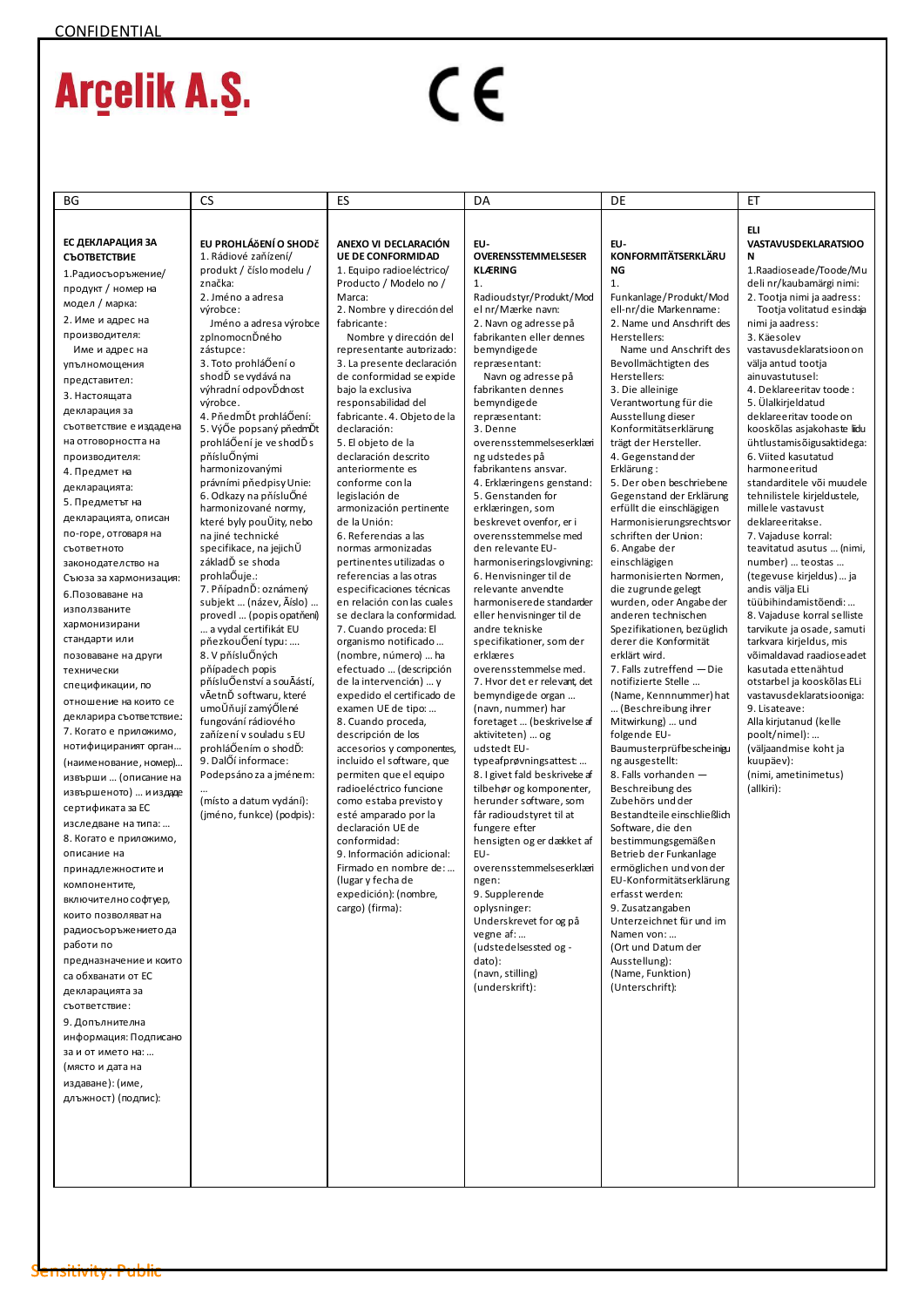| EL                                                                                                                                                                                                                                                                                                                                                                                                                                                                                                                                                                                                                                                                                                                                                                                                                                                                                                                                                                                                 | EN                                                                                                                                                                                                                                                                                                                                                                                                                                                                                                                                                                                                                                                                                                                                                                                                                                                                                                                                                                                                                                                                                                                                                                                                             | <b>FR</b>                                                                                                                                                                                                                                                                                                                                                                                                                                                                                                                                                                                                                                                                                                                                                                                                                                                                                                 | <b>HR</b>                                                                                                                                                                                                                                                                                                                                                                                                                                                                                                                                                                                                                                                                                                  | IT                                                                                                                                                                                                                                                                                                                                                                                                                                                                                                                                                                                                                                                                                                                                                                                                                                                                                                                                                                                       | LV                                                                                                                                                                                                                                                                                                                                                                                                                                                                                                                                                                                                                                                                                                                                                                                                                                     |
|----------------------------------------------------------------------------------------------------------------------------------------------------------------------------------------------------------------------------------------------------------------------------------------------------------------------------------------------------------------------------------------------------------------------------------------------------------------------------------------------------------------------------------------------------------------------------------------------------------------------------------------------------------------------------------------------------------------------------------------------------------------------------------------------------------------------------------------------------------------------------------------------------------------------------------------------------------------------------------------------------|----------------------------------------------------------------------------------------------------------------------------------------------------------------------------------------------------------------------------------------------------------------------------------------------------------------------------------------------------------------------------------------------------------------------------------------------------------------------------------------------------------------------------------------------------------------------------------------------------------------------------------------------------------------------------------------------------------------------------------------------------------------------------------------------------------------------------------------------------------------------------------------------------------------------------------------------------------------------------------------------------------------------------------------------------------------------------------------------------------------------------------------------------------------------------------------------------------------|-----------------------------------------------------------------------------------------------------------------------------------------------------------------------------------------------------------------------------------------------------------------------------------------------------------------------------------------------------------------------------------------------------------------------------------------------------------------------------------------------------------------------------------------------------------------------------------------------------------------------------------------------------------------------------------------------------------------------------------------------------------------------------------------------------------------------------------------------------------------------------------------------------------|------------------------------------------------------------------------------------------------------------------------------------------------------------------------------------------------------------------------------------------------------------------------------------------------------------------------------------------------------------------------------------------------------------------------------------------------------------------------------------------------------------------------------------------------------------------------------------------------------------------------------------------------------------------------------------------------------------|------------------------------------------------------------------------------------------------------------------------------------------------------------------------------------------------------------------------------------------------------------------------------------------------------------------------------------------------------------------------------------------------------------------------------------------------------------------------------------------------------------------------------------------------------------------------------------------------------------------------------------------------------------------------------------------------------------------------------------------------------------------------------------------------------------------------------------------------------------------------------------------------------------------------------------------------------------------------------------------|----------------------------------------------------------------------------------------------------------------------------------------------------------------------------------------------------------------------------------------------------------------------------------------------------------------------------------------------------------------------------------------------------------------------------------------------------------------------------------------------------------------------------------------------------------------------------------------------------------------------------------------------------------------------------------------------------------------------------------------------------------------------------------------------------------------------------------------|
| ΔΗΛΩΣΗ ΣΥΜΜΟΡΦΩΣΗΣ<br>EE<br>1. Ραδιοεξοπλισμός/<br>προϊόν / αριθμός μοντέλο<br>/ επωνυμία:<br>2. Όνομα και διεύθυνση<br>του κατασκευαστή:<br>Όνομα και διεύθυνση<br>του εξουσιοδοτημένου<br>αντιπροσώπου του<br>κατασκευαστή:<br>3. Η παρούσα δήλωση<br>συμμόρφωσης εκδίδεται<br>με αποκλειστική ευθύνη                                                                                                                                                                                                                                                                                                                                                                                                                                                                                                                                                                                                                                                                                            | <b>EU DECLARATION OF</b><br><b>CONFORMITY</b><br>1. Radio equipment/<br>product/ model no/ brand<br>name (product, type,<br>batch or serial number):<br>2. Name and address of the<br>manufacturer:<br>Name and address of<br>the authorised<br>representative:<br>3. This declaration of<br>conformity is issued under<br>the sole responsibility of<br>the manufacturer:                                                                                                                                                                                                                                                                                                                                                                                                                                                                                                                                                                                                                                                                                                                                                                                                                                     | <b>DECLARATION UE DE</b><br><b>CONFORMITE</b><br>1. Équipement<br>radioélectrique/produit/<br>numéro de modele/nom<br>de marque:<br>2. Nom et adresse du<br>fabricant:<br>Nom et adresse du<br>mandataire du fabricant:<br>3. La présente déclaration<br>de conformité est établie<br>sous la seule<br>responsabilité du<br>fabricant:                                                                                                                                                                                                                                                                                                                                                                                                                                                                                                                                                                    | EU IZJAVA O<br><b>SUKLADNOSTI</b><br>1. Radijska<br>oprema/Proizvod/Broj<br>modela/Naziv marke:<br>2. Ime i adresa<br>proizvođaĀa:<br>Ime i adresa ovlaštenog<br>zastupnika proizvođaAa:<br>3. Za izdavanje ove izjave o<br>sukladnosti odgovoran je<br>iskljuĀivo proizvođaĀ.<br>4. Predmet izjave:<br>5. Prethodno opisani<br>predmet izjave u skladu je                                                                                                                                                                                                                                                                                                                                                 | <b>DICHIARAZIONE DI</b><br><b>CONFORMITÀ UE</b><br>1. Apparecchiatura<br>radio/prodotto/numero di<br>modello/nome del<br>marchio:<br>2. Nome e indirizzo del<br>fabbricante:<br>Nome e indirizzo del<br>rappresentante<br>autorizzato del<br>fabbricante:<br>3. La presente<br>dichiarazione di<br>conformità è rilasciata                                                                                                                                                                                                                                                                                                                                                                                                                                                                                                                                                                                                                                                               | <b>ES ATBILSTIBAS</b><br>DEKLARĀCIJA<br>1. Radioiekārta/produkta/<br>modeļa numurs/zīmola<br>nosaukums:<br>2. Ražotāja nosaukums un<br>adrese:<br>Ražotāja pilnvarotā<br>pārstāvja vārds,<br>uzvārds/nosaukums un<br>adrese:<br>3. Šī atbilstības deklarācija<br>ir izdota vienīgi uz šāda<br>ražotāja atbildību.<br>4. Deklarācijas priekšmets:                                                                                                                                                                                                                                                                                                                                                                                                                                                                                       |
| του κατασκευαστή.<br>4. Αντικείμενο της<br>δήλωσης:<br>5. Ο στόχος της δήλωσης<br>που περιγράφεται<br>παραπάνω είναι<br>σύμφωνος προς τη<br>σχετική ενωσιακή<br>νομοθεσία εναρμόνισης:<br>6. Αναφορές στα σχετικά<br>εναρμονισμένα πρότυπα<br>που χρησιμοποιούνται ή<br>αναφορές στις λοιπές<br>τεχνικές προδιαγραφές σε<br>σχέση με τις οποίες<br>δηλώνεται η<br>συμμόρφωση.<br>7. Όπου έχει εφαρμογή, ο<br>κοινοποιημένος<br>οργανισμός  (ονομασία,<br>αριθμός)<br>πραγματοποίησε<br>(περιγραφή της<br>παρέμβασης)  και<br>εξέδωσε το πιστοποιητικό<br>εξέτασης τύπου ΕΕ:<br>8. Όπου έχει εφαρμογή,<br>περιγραφή των<br>παρελκόμενων και<br>εξαρτημάτων,<br>συμπεριλαμβανομένου<br>του λογισμικού, που<br>επιτρέπουν στον<br>ραδιοεξοπλισμό να<br>λειτουργεί όπως<br>προβλέπεται και που<br>καλύπτονται από τη<br>δήλωση συμμόρφωσης:<br>9. Συμπληρωματικές<br>πληροφορίες:<br>Υπογραφή για λογαριασμό<br>και εξ ονόματος:<br>(τόπος και ημερομηνία<br>έκδοσης):<br>(όνομα, θέση)<br>(υπογραφή): | 4. Object of the declaration<br>(identification of the radio<br>equipment allowing<br>trace ability; it may include<br>a colour image of<br>sufficient clarity where<br>necessary for the<br>identification of the radio<br>equipment):<br>5. The object of the<br>declaration described<br>above is in conformity<br>with the relevant Union<br>harmonisation legislation:<br>6.References to the<br>relevant harmonised<br>standards used or<br>references to the other<br>technical specifications in<br>relation to which<br>conformity is declared.<br>References must be listed<br>with their identification<br>number and version and,<br>where applicable, date of<br>issue:<br>7. Where applicable, the<br>notified body  (name,<br>number)  performed<br>(description of<br>intervention)  and issued<br>the EU-type examination<br>certificate:<br>8. Where applicable,<br>description of accessories<br>and components, induding<br>software, which allow the<br>radio equipmentto<br>operate as intended and<br>covered by the EU<br>declaration of conformity:<br>9.Additional information:<br>Signed for and on behalf<br>of:<br>(place and date of issue):<br>(name, function)<br>(signature): | 4. Objet de la déclaration:<br>5. L'objet de la déclaration<br>décrit ci-dessus est<br>conforme à la législation<br>d'harmonisation de<br>l'Union applicable:<br>6. Références des normes<br>harmonisées pertinentes<br>appliquées ou des autres<br>spécifications techniques<br>par rapport auxquelles la<br>conformité est déclarée.<br>7. S'il y a lieu: l'organisme<br>notifié  (nom, numéro)<br>a réalisé  (description de<br>l'intervention)  et a<br>délivré le certificat<br>d'examen UE de type:<br>8. S'il y a lieu, description<br>des accessoires et des<br>éléments (y compris<br>logiciels) qui permettent à<br>l'équipement<br>radioélectrique de<br>fonctionner selon sa<br>destination et qui sont<br>couverts par la dédaration<br>UE de conformité:<br>9. Informations<br>complémentaires:<br>Signé par et au nom de:<br>(lieu et date d'émission):<br>(nom, fonction)<br>(signature): | s relevantnim<br>zakonodavstvom Unije o<br>usklađivanju:<br>6. Upućivanja na<br>odgovarajuće usklađene<br>norme koje se<br>upotrebljavaju ili<br>upućivanje na druge<br>tehniAke specifikacije u<br>odnosu na koje se<br>deklarira sukladnost.<br>7. Prema potrebi,<br>prijavljeno tijelo  (naziv,<br>broj)  provelo je  (opis<br>intervencije)  i izdalo<br>potvrdu o EU ispitivanju<br>tipa:<br>8. Prema potrebi, opis<br>dodatne opreme i<br>sastavnica, ukljuĀujući<br>softver, koji omogućuju<br>normalan rad radijske<br>opreme<br>koji je obuhvaćen EU<br>izjavom o sukladnosti:<br>9. Dodatne informacije:<br>Potpisano za i u ime:<br>(mjesto i datum<br>izdavanja):<br>(ime, funkcija) (potpis): | sotto l'esclusiva<br>responsabilità del<br>fabbricante:<br>4. Oggetto della<br>dichiarazione:<br>5. L'oggetto della<br>dichiarazione di cui sopra è<br>conforme alla pertinente<br>normativa di<br>armonizzazione<br>dell'Unione:<br>6. Riferimento alle<br>pertinenti norme<br>armonizzate utilizzate o<br>riferimenti alle altre<br>specifiche temiche in<br>relazione alle quali è<br>dichiarata la conformità.<br>7. Se del caso, l'organismo<br>notificato<br>(denominazione, numero)<br>ha effettuato<br>(descrizione<br>dell'intervento)  e<br>rilasciato il certificato di<br>esame UE del tipo:<br>8. Se del caso, una<br>descrizione degli accessori<br>e dei componenti inclusi<br>nella dichiarazione di<br>conformità UE, compreso<br>il software, che<br>consentono<br>all'apparecchiatura radio<br>di funzionare come<br>previsto:<br>9. Informazioni<br>supplementari:<br>Firmato a nome e per<br>conto di:<br>(luogo e data del rilascio):<br>(nome, funzione) (firma): | 5. lepriekš aprakstītais<br>deklarācijas priekšmets<br>atbilst attiecīgajam<br>Savienības saskaņotajam<br>tiesību aktam:<br>6. Atsauces uz<br>attiecīgajiem<br>izmantojamiem<br>saskaņotajiem standartiem<br>vai uz citām tehniskajām<br>specifikācijām, attiecībā uz<br>ko tiek deklarēta<br>atbilstība.<br>7. Attiecīgā gadījumā<br>paziņotā struktūra<br>(nosaukums, numurs)  ir<br>veikusi  (darbības<br>apraksts)  un izdevusi<br>ES tipa pārbaudes<br>sertifikātu:<br>8. Attiecīgā gadījumā<br>palīgierīču un komponentu<br>apraksts, ieskaitot<br>programmatūras aprakstu,<br>kas nodrošina<br>radioiekārtas paredzēto<br>darbību un uz ko attiecas<br>ES atbilstības deklarācija:<br>9. Papildinformācija:<br>Parakstīts šādas personas<br>vārdā:<br>(izdošanas vieta un<br>datums):<br>(vārds, uzvārds, amats)<br>(paraksts): |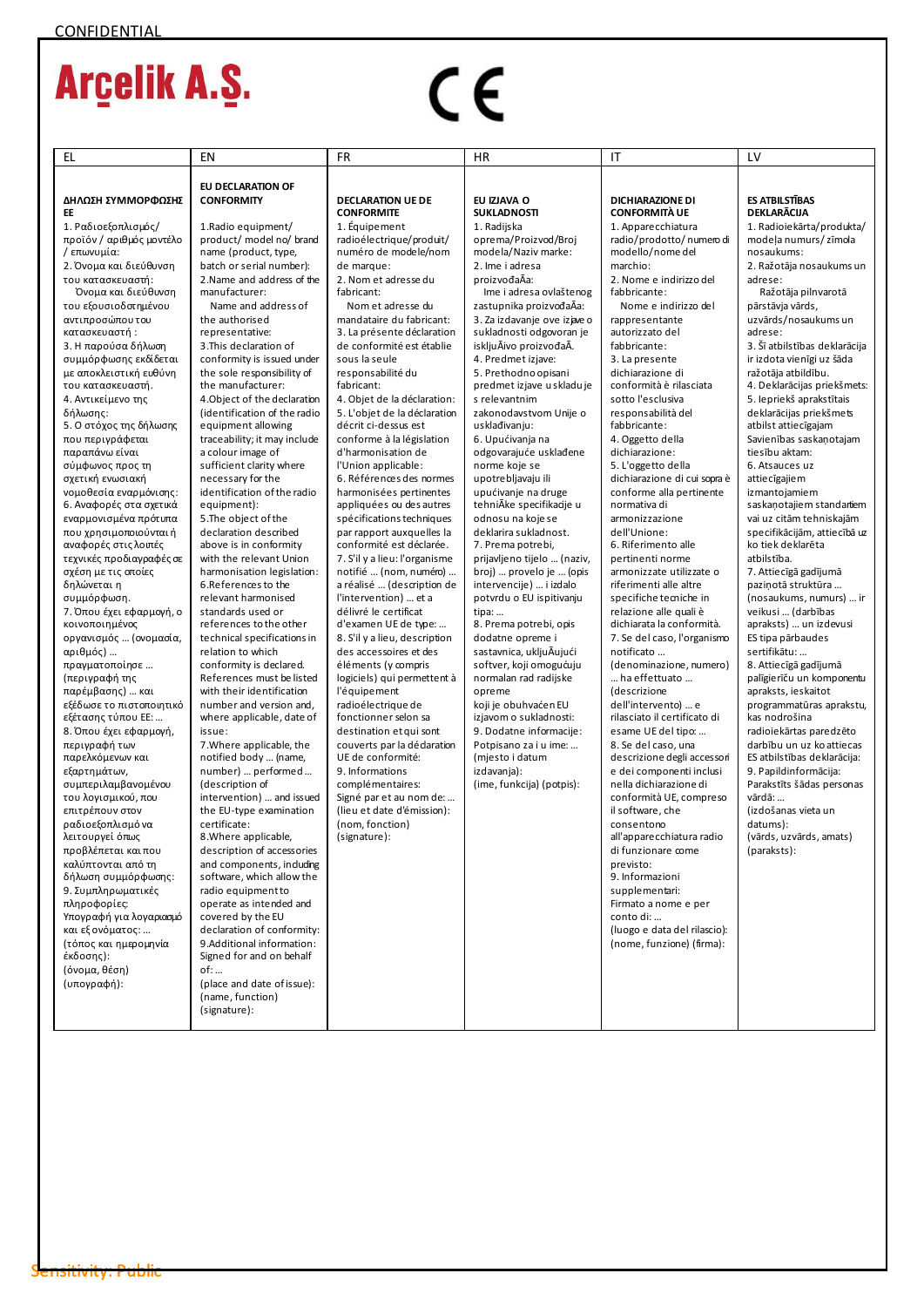| LT                                                | HU                                                    | МT                                                 | NL                                                 | PL                                                 | PT                                                   |
|---------------------------------------------------|-------------------------------------------------------|----------------------------------------------------|----------------------------------------------------|----------------------------------------------------|------------------------------------------------------|
|                                                   |                                                       |                                                    |                                                    |                                                    |                                                      |
|                                                   |                                                       |                                                    |                                                    |                                                    |                                                      |
| <b>ES ATITIKTIES</b>                              | EU-MEGFELELŐSÉGI                                      | <b>DIKJARAZZJONI TA'</b>                           | EU-                                                | DEKLARACJA ZGODNOŚCI                               | DECLARAÇÃO UE DE                                     |
| <b>DEKLARACUA</b>                                 | <b>NYILATKOZAT</b>                                    | <b>KONFORMITÀ TAL-UE</b>                           | <b>CONFORMITEITSVERKLARI</b>                       | <b>UE</b>                                          | <b>CONFORMIDADE</b>                                  |
| 1. Radijo jrenginys                               | 1. Rádióberendezés/termé                              | 1. It-taghmir tar-                                 | ΝG                                                 | 1. Urządzenie<br>radiowe/produkt/numer             | 1. Equipamento de<br>rádio/produto/número do         |
| /gaminio/ modelio                                 | k/ modellszám/ márkanév:<br>2. A gyártó neve és címe: | radju/prodott/numrutal-<br>mudell/ isem tad-ditta: | 1. Radioapparatuur/produc<br>t/modelnummer/merknaa | modelu/nazwa marki:                                | modelo/nome da marca:                                |
| numeris/prekės                                    | A gyártó                                              | 2. L-isem u l-indirizz tal-                        | m:                                                 | 2. Nazwa i adres                                   | 2. Nome e endereço do                                |
| pavadinimas:<br>2. Gamintojo pavadinimas          | meghatalmazott                                        | manifattur jew tar-                                | 2. Naam en adres van de                            | producenta:                                        | fabricant:                                           |
| ir adresas:                                       | képviselőjének neve és                                | rappreżentant awtorizzat                           | fabrikant:                                         | Nazwa i adres                                      | Nome e endereço do                                   |
| Gamintojo įgaliotojo                              | címe:                                                 | tieghu:                                            | Naam en adres van de                               | upoważnionego                                      | respetivo mandatário do                              |
| atstovo pavadinimas ir                            | 3. Ezt a megfelelőségi                                | L-isem u l-indirizz tar-                           | gemachtigde                                        | przedstawiciela                                    | fabricante:                                          |
| adresas:                                          | nyilatkozatot a gyártó                                | rappreżentant awtorizzat                           | vertegenwoordiger van de                           | producenta:                                        | 3. A presente declaração                             |
| 3. Ši atitikties deklaracija                      | kizárólagos felelőssége                               | tal-manifattur:                                    | fabrikant:                                         | 3. Niniejszą deklarację                            | de conformidade é emitida                            |
| išduota tik gamintojo                             | mellett adják ki:                                     | 3. Din id-dikjarazzjoni tal-                       | 3. Deze                                            | zgodności wydaje się na                            | sob a exclusiva                                      |
| atsakomybe.                                       | 4. A nyilatkozat tárgya:                              | konformità tinhareg taht                           | conformiteitsverklaring                            | wyłączną                                           | responsabilidade do                                  |
| 4. Deklaracijos objektas:                         | 5. A fent ismertetett                                 | ir-responsabbiltà unika tal-                       | wordt afgegeven onder                              | odpowiedzialność                                   | fabricante.                                          |
| 5. Pirmiau aprašytas                              | nyilatkozat tárgya megfelel<br>a vonatkozó uniós      | manifattur.<br>4. L-ghan tad-dikjarazzjoni:        | volledige<br>verantwoordelijkheid van              | producenta.<br>4. Przedmiot deklaracji:            | 4. Objeto da dedaração:<br>5. O objeto da declaração |
| deklaracijos objektas                             | harmonizációs                                         | 5. L-ghan tad-dikjarazzjoni                        | de fabrikant.                                      | 5. Wymieniony powyżej                              | acima mencionada está                                |
| atitinka susijusius                               | jogszabályoknak:                                      | deskritt hawn fug huwa                             | 4. Voorwerp van de                                 | przedmiot niniejszej                               | em conformidade com a                                |
| derinamuosius Sąjungos<br>teisės aktus:           | 6. Az alkalmazott                                     | konformi mal-legiżlazzioni                         | verklaring:                                        | deklaracji jest zgodny z                           | legislação de                                        |
| 6. Nuorodos į susijusius                          | harmonizált szabványokra                              | ta' armonizzazzjoni                                | 5. Het hierboven                                   | odnośnymi wymaganiami                              | harmonização da União                                |
| taikytus darniuosius                              | való hivatkozás vagy az                               | rilevanti tal-Unjon:                               | beschreven voorwerp van                            | unijnego prawodawstwa                              | aplicável:                                           |
| standartus arba kitas                             | azokra az egyéb műszaki                               | 6. Ir-referenzi ghall-                             | de verklaring is in                                | harmonizacyjnego:                                  | 6. Referências às normas                             |
| technines specifikacijas,                         | előírásokra való                                      | istandards armonizzati                             | overeenstemming met de                             | 6. Odwołania do                                    | harmonizadas aplicáveis                              |
| pagal kurias buvo                                 | hivatkozás, amelyekkel                                | rilevanti li ntużaw, jew ir-                       | desbetreffende                                     | odnośnych norm                                     | utilizadas ou às outras                              |
| deklaruota atitiktis.                             | kapcsolatban                                          | referenzi ghall-                                   | harmonisatiewetgeving                              | zharmonizowanych, które                            | especificações técnicas em                           |
| 7. Kai taikytina,                                 | megfelelőségi                                         | ispecifikazzjonijiet teknici                       | van de Unie:                                       | zastosowano, lub do                                | relação às quais a                                   |
| notifikuotoji įstaiga                             | nyilatkozatot tetteké.<br>7. A(z)  (nevű, számú)      | I-oħrajn li skonthom ged<br>tiģi ddikjarata I-     | 6. Vermelding van de                               | innych specyfikacji                                | conformidade é declarada.                            |
| (pavadinimas, numeris)                            | bejelentett szervezet adott                           | konformità.                                        | toegepaste relevante<br>geharmoniseerde normen     | technicznych, w stosunku<br>do których deklarowana | 7. Se aplicável, o<br>organismo notificado:          |
| atliko  (dalyvavimo                               | esetben elvégezte a(z)  (a                            | 7. Meta applikabbli, il-korp                       | of van de andere                                   | jest zgodność.                                     | (nome, número)                                       |
| procese aprašymas) ir<br>išdavė                   | beavatkozás ismertetése)                              | notifikat  (I-isem, in-                            | technische specificaties                           | 7. W stosownych                                    | efetuou (descrição da                                |
| ES tipo tyrimo sertifikatą:                       | , és a következő EU-                                  | numru)  wettaq                                     | waarop de                                          | przypadkach, jednostka                             | intervenção) e emitiu o                              |
|                                                   | típusvizsgálati tanúsítványt                          | (deskrizzjoni tal-intervent)                       | conformiteitsverklaring                            | notyfikowana  (nazwa,                              | certificado                                          |
| 8. Kai taikytina, pagalbinių                      | adta ki:                                              | u hareg ic-certifikat tal-                         | betrekking heeft.                                  | numer)  przeprowadziła                             | de exame UE de tipo:                                 |
| įtaisų ir komponentų,                             | 8. Adott esetbena                                     | eżami tat-tip tal-UE:                              | 7. (Indien van toepassing)                         | (opis interwencji)                                 | 8. Se aplicável, descrição                           |
| įskaitant programinę                              | tartozékok és alkatrészek                             | 8. Fejn applikabbli,                               | De aangemelde instantie                            | i wydała certyfikat badania                        | dos acessórios e/ou                                  |
| jrangą, kurie leidžia radijo                      | leírása, ideértve a                                   | deskrizzjoni tal-accessorji                        | (naam, nummer)                                     | typu UE:                                           | componentes, induindo o                              |
| jrenginiams veikti                                | rádióberendezés                                       | u il-komponenti, inkluż is-                        | heeft een  (beschrijving                           | 8. W stosownych                                    | software, que permitem                               |
| pagal paskirtį ir yra įtraukti                    | rendeltetésszerű<br>használatát lehetővé tévő         | softwer, li jippermettu t-<br>tagħmir tar-radju    | van de werkzaamheden)<br>uitgevoerd en het         | przypadkach, opis                                  | que o equipamento de<br>rádio funcione conforme o    |
| į ES atitikties deklaraciją,                      | és az EU-megfelelőségi                                | jopera kif intiż u koperti                         | certificaat van EU-                                | elementów dodatkowych<br>lub komponentów, w tym    | pretendido, abrangidos                               |
| aprašas:                                          | nyilatkozat hatályába                                 | mid-dikjarazzjoni tal-                             | typeonderzoek                                      | oprogramowania, które                              | pela declaração UE de                                |
| 9. Papildoma informacija:<br>Už ką ir kieno vardu | tartozó szoftvereket is:                              | konformità tal-UE:                                 | afgegeven:                                         | umożliwiają działanie                              | conformidade:                                        |
| pasirašyta:                                       | 9. További információk:                               | 9. Informazzjoni                                   | 8. Indien van toepassing,                          | urządzenia radiowego                               | 9. Informações                                       |
| (išdavimo data ir vieta):                         | A nyilatkozatot a                                     | addizzjonali:                                      | beschrijving van de                                | zgodnie z przeznaczeniem i                         | complementares:                                      |
| (vardas ir pavardė,                               | következő gyártó nevében                              | Iffirmat ghal u f'isem:                            | accessoires en                                     | które są objęte deklaracją                         | Assinado por e em nome                               |
| pareigos) (parašas):                              | és megbízásából írták alá:                            | (post u data tal-ħruġ):                            | onderdelen, met inbegrip                           | zgodności UE:                                      | de:                                                  |
|                                                   |                                                       | (isem, funzjoni) (firma):                          | van software, die het                              | 9. Informacje dodatkowe:                           | (local e data de emissão)                            |
|                                                   | (a kiállítás helye és                                 |                                                    | mogelijk                                           | Podpisano w imieniu:                               | (nome, cargo) (assinatura)                           |
|                                                   | dátuma):                                              |                                                    | maken dat de                                       | (miejsce i data wydania):                          |                                                      |
|                                                   | (név, beosztás) (aláírás):                            |                                                    | radioapparatuur<br>functioneert zoals bedoeld      | (imię i nazwisko,<br>stanowisko) (podpis):         |                                                      |
|                                                   |                                                       |                                                    | en die onder de EU-                                |                                                    |                                                      |
|                                                   |                                                       |                                                    | conformiteitsverklaring                            |                                                    |                                                      |
|                                                   |                                                       |                                                    | vallen:                                            |                                                    |                                                      |
|                                                   |                                                       |                                                    | 9. Aanvullende informatie:                         |                                                    |                                                      |
|                                                   |                                                       |                                                    | Ondertekend voor en                                |                                                    |                                                      |
|                                                   |                                                       |                                                    | namens:                                            |                                                    |                                                      |
|                                                   |                                                       |                                                    | (plaats en datum van                               |                                                    |                                                      |
|                                                   |                                                       |                                                    | afgifte):                                          |                                                    |                                                      |
|                                                   |                                                       |                                                    | (naam, functie)                                    |                                                    |                                                      |
|                                                   |                                                       |                                                    | (handtekening):                                    |                                                    |                                                      |